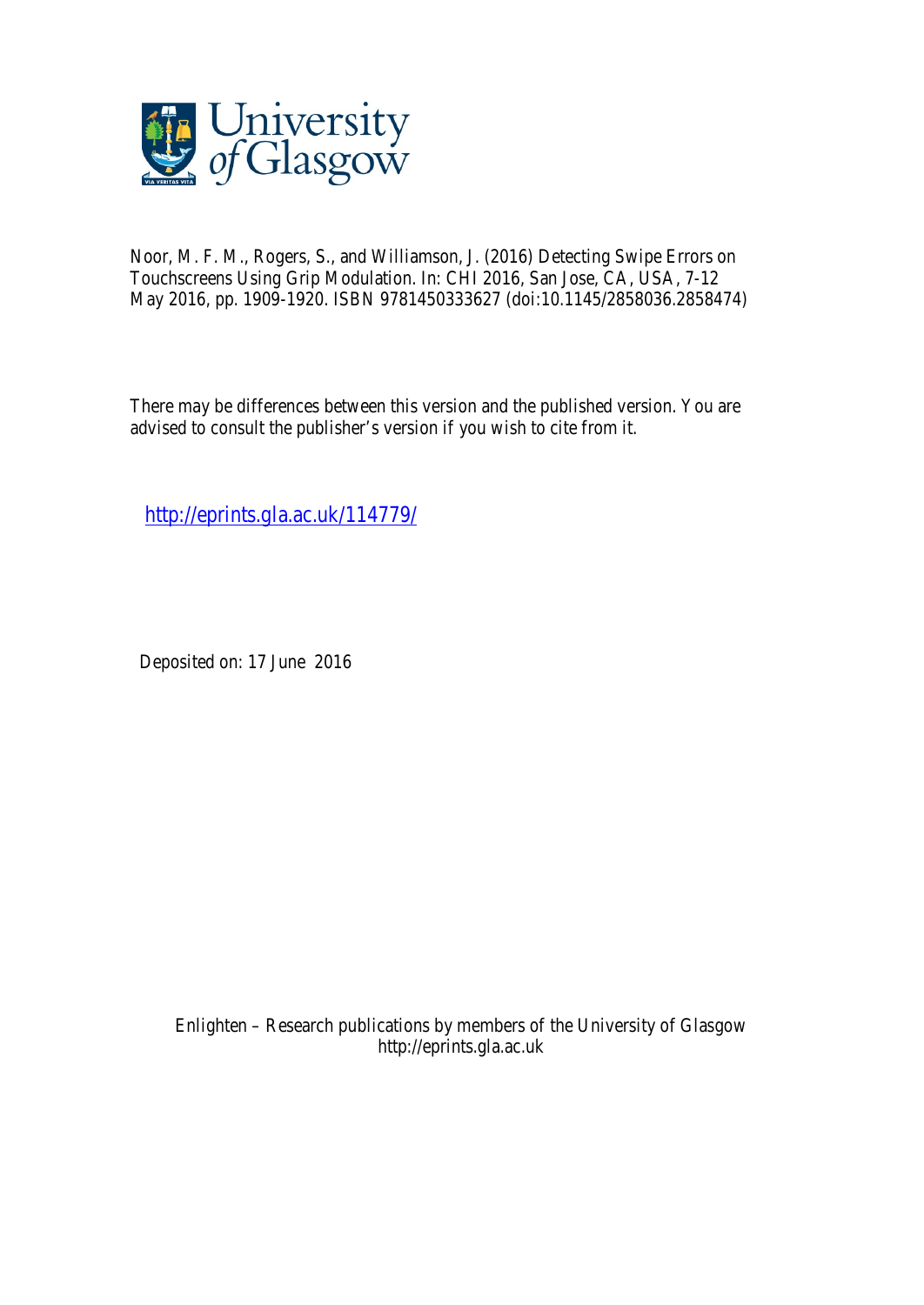# **Detecting Swipe Errors on Touchscreens using Grip Modulation**

Mohammad Faizuddin Mohd Noor\*†1, Simon Rogers†2 and John Williamson†3

\*Malaysian Institute of Information Technology †School of Computing Science Universiti Kuala Lumpur<br>Kuala Lumpur, Malaysia Kuala Lumpur, Malaysia<br>
mfaizuddin@unikl.edu.my https://im.bin-md-noor.1@research.gla.

### **ABSTRACT**

We show that when users make errors on mobile devices they make immediate and distinct physical responses that can be observed with standard sensors. We used three standard cognitive tasks (Flanker, Stroop and SART) to induce errors from 20 participants. Using simple low-resolution capacitive touch sensors placed around a standard mobile device and the builtin accelerometer, we demonstrate that errors can be predicted at low error rates from micro-adjustments to hand grip and movement in the period shortly after swiping the touchscreen. Specifically, when combining features derived from hand grip and movement we obtain a mean AUC of 0.96 (with false accept and reject rates both below 10%). Our results demonstrate that hand grip and movement provide strong and low latency evidence for mistakes. The ability to detect user errors in this way could be a valuable component in future interaction systems, allowing interfaces to make it easier for users to correct erroneous inputs.

#### **Author Keywords**

capacitive; touch; back-of-device; machine learning; accelerometer

#### **ACM Classification Keywords**

H.5.2. User Interfaces: Input devices and strategies

#### **INTRODUCTION**

Touch gestures are a common way of interacting with smartphones. Common examples are scrolling through a phonebook by flicking upwards, or accepting or rejecting a call by swiping left or right.

Despite the simplicity of touch gestures, users often make mistakes when interacting with mobile devices [\[19\]](#page-11-0), particularly when in attention-demanding situations in mobile contexts. With simple swipes, these mistakes can be both errors in gesture performance and recognition and higher-level cognitive errors. Detection of these mistakes could be used to support recovery from error. For example, an error-detecting system could provide additional verification to check if the selection was as intended. This process requires timely detection of an *error signal* – a sensor measurement which correlates strongly with user error.

## **Example use case: Mobile application**

Tinder<sup>[1](#page-1-0)</sup> is a popular dating application that is based entirely on swipes; left to recommend/pass the person to someone else or right to like the person. In an event of a mistake, a user may swipe to the wrong direction, resulting in liking or disliking someone unintentionally – a potentially sensitive and embarrassing mistake. This occurs so frequently that Tinder has added a (premium) *Undo* feature to the application. Prediction of error could be used to identify if the swipe that the user just made was intentional or unintentional, allowing users to retract the swipe without explicit undo. A more sophisticated input could have the user simply reverse the direction of a swipe to cancel a detected possible error.

 $\lim$ -lm.bin-md-noor.1@research.gla.ac.uk <sup>2</sup>Simon.Rogers@glasgow.ac.uk 3 JohnH.Williamson@glasgow.ac.uk

A similar approach could be applied to common scrollingbased applications such as contact lists. While flicking through a list of names, people often miss the name they were going for. If this "overshoot" error can be detected, the scrolling can be slowed and gently reversed to transparently recover from the slip. The detection of errors also has applications in instrumented usability and analytics, for logging likely mistakes or confused actions on the part of the user. Developers could use this to optimise error-prone elements of their applications.

To date, most techniques to identify interaction errors in HCI have been done through EEG-based brain-computer interface (BCI). This is achieved by observing the presence of errorrelated negativity (ErrN), a sub-component of error-related potential (ErrP) [\[10\]](#page-11-1)[\[8\]](#page-11-2)[\[5\]](#page-11-3). This is a distinct electrical variation in the EEG occurring 100-300ms after an error has been made. Over the years, BCI equipment has been simplified and made available commercially, allowing this technology to be more approachable by consumers for everyday use. For instance, Vi et. al. have used off-the-shelf EEG headset to detect error-related negativity (ErrN) when a user makes a mistake [\[28\]](#page-12-0). Using a similar headset, the ErrN signals present when observing someone else making a mistake are described in [\[29\]](#page-12-1).

Whilst using brain waves to detect error is well established, it is not a practical approach for most interactions. There is less work on physiological signals and body channels which

<span id="page-1-0"></span><sup>1</sup>https://www.gotinder.com/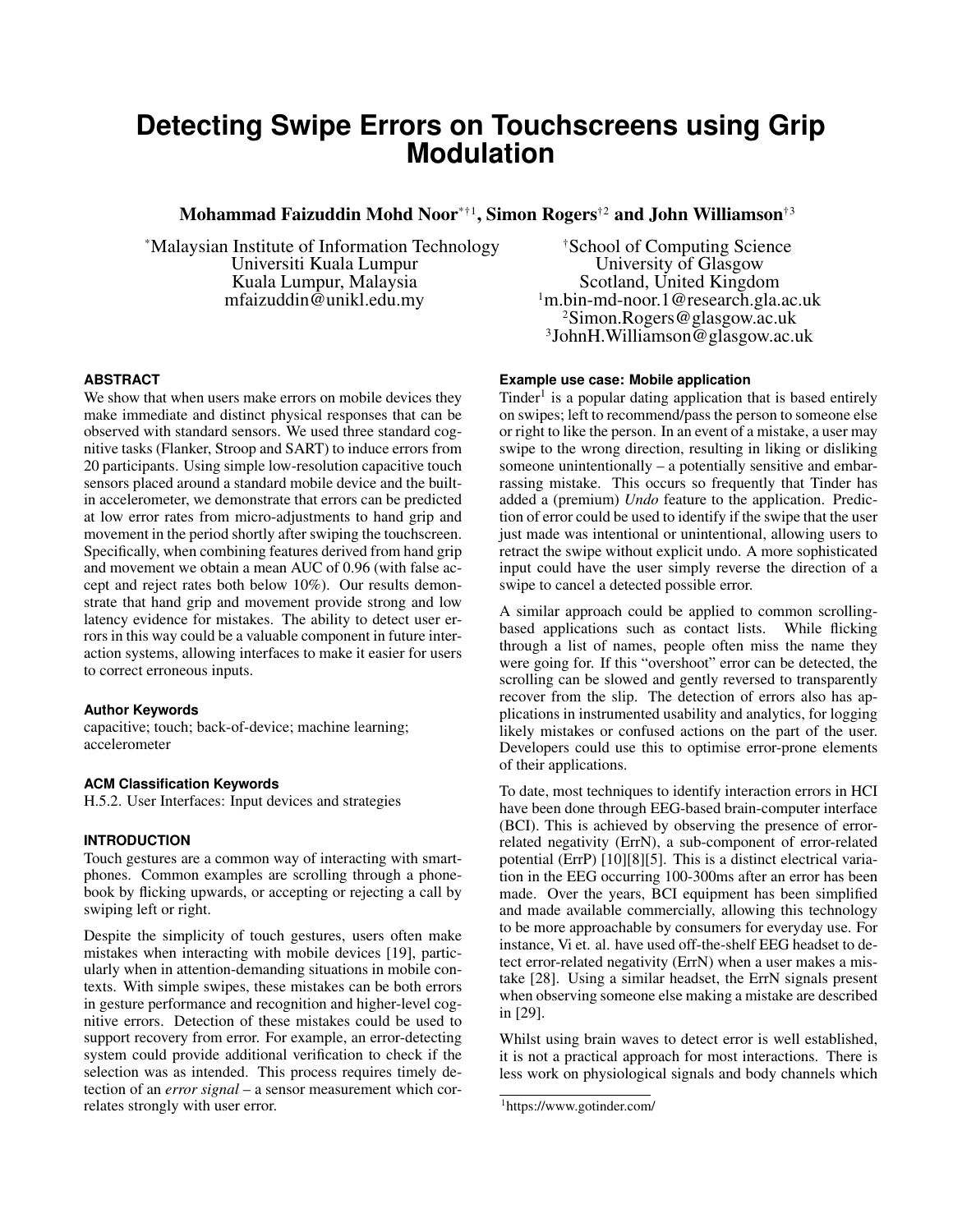might produce similar signals when a mistake is made (other than measurements such as GSR or heart rate modulations, which tend to be too slow to identify individual errors in an interaction [\[26\]](#page-12-2)).

In this paper we investigate the subtle hand movements that occur following mobile device gestures when an error is made. We examine back-of-device (BoD) capacitive and device motion to infer mistakes in interaction. The underlying hypothesis is that after making a mistake, a user will modulate their grip, affecting the contact with the phone and its orientation. We investigate whether these subtle hand-micro movements captured by BoD capacitive sensors and accelerometer can be used to reliably recognise user error.

There are two main factors that motivate using BoD and accelerometer. First, by leveraging built-in sensors, we are able to avoid using additional peripherals (i.e. headsets) to capture error-related signals, making it more practical for real devices. Second, since both BoD and accelerometer sensors can be built-in to a device at a low power cost, the sensors can give an always available channel for detection.

The contribution of this paper is a study investigating the potential of BoD and accelerometer sensors for detecting interaction mistake when using mobile application. We use a prototype device that can capture BoD hand grip strength and subtle hand movement information and we show the differences between mistake and non-mistake signals captured by these sensors before and after the mistake. We also demonstrate the optimal BoD sensor locations to capture salient information pertaining user's mistake from the sensors, and propose a minimum set of sensors for effective detection. We also provide insights into the performance gain from combining both front and BoD modalities. Finally, we discuss the various trade-offs in using BoD and accelerometer to assess user's intention.

These results form a concrete contribution to building a rich, multi-sensor mobile phone interaction error detection system. While hand grip and hand movement alone may be insufficient to perform precise detection, it can form part of an array of contributing virtual sensors in a hybrid in recognising a user's true intention.

### **RELATED WORK**

The use of BCI in detecting human error is well-established [\[11\]](#page-11-4). When people make errors, there is a characteristic signal observable in EEG – the Error-related Negativity (ErrN). ErrN is a pattern that appears in the ongoing EEG signals when users have feedback about their response accuracy [\[15\]](#page-11-5). It also known to appear when users are confused or unsure about their actions [\[25\]](#page-12-3) (i.e. without explicit correct/incorrect feedback).

In HCI, ErrN signals have been shown to be useful in detecting errors in spelling [\[8\]](#page-11-2)[\[21\]](#page-11-6). Besides BCI spelling applications, ErrN also has been used to detect errors in diverse interactive tasks [\[28\]](#page-12-0)[\[29\]](#page-12-1). These studies used a commercially available EEG headset to capture ErrN signals triggered from Flanker, button selection and pointing tasks. Using a logistic regression classifier, ErrN signals were classified with an

accuracy of about 70%, 65%, 80% in Flanker, button selection and pointing tasks respectively. EEG-based BCI has also been used to detect ErrN during tactile human-machine interaction [\[17\]](#page-11-7).

Various attempts have been made to bring BCI to mobile device. *NeuroPhone* for instance is a mobile phone that allows user to interact with mobile application using P300 neuro signals from the EEG headset [\[1\]](#page-11-8), but this is impractical in almost any mobile context.

Outside of BCI, there is less research on physiological indicators of error in human computer interaction, particularly in mobile contexts. There are sophisticated auto-correct mechanism which detect and correct typing mistakes on mobile device through various techniques such as keypress timings [\[6\]](#page-11-9), touch position distributions [\[13\]](#page-11-10) and geometric pattern matching [\[16\]](#page-11-11). Weir et. al. on the other hand have used touch pressure as an uncertainty indicator before correcting the typing error [\[30\]](#page-12-4). Although these approaches can reduce typing time and error levels they can also be irritating [\[20\]](#page-11-12).

Inertial sensors such as accelerometers and gyroscopes have been fundamental to mobile human activity recognition systems [\[23\]](#page-11-13). There have been attempts to study unusual or anomalous human dynamics from sensor data [\[2\]](#page-11-14) to detect of unexpected events or accidents [\[18\]](#page-11-15), although these focus on large scale events (falling over) rather than micro-movements related to touch screen gesturing.

### **GOAL OF THE STUDY**

In this study, we investigate whether subtle fluctuations in hand grip and movement can be used to detect cognitive errors in gesture based interfaces on a mobile phone.

In particular, we are interested to see if hand grip and movement contain sufficient information to reliably detect error from swipe gestures. In order to do so, we collect swipe gestures from three swipe-based cognitive tasks using a prototype mobile phone and train classifiers to distinguish between error-related and correct swipes. We evaluate the performance of both input modalities, and the combination of the two over different period after the swipe is made.

We hypothesize that when an error is made on a touchscreen interface, there are physical changes in the grip and pose of the device, such as gripping the phone more tightly or tilting it. Distinctive modulation of grip as a function of emotional state was detected by Coombes et al. [\[7\]](#page-11-16), and Noteboom et al. [\[22\]](#page-11-17) found that pinch grasps were modulated by the potential unpleasant stimuli. Our hypothesis is that when users realise they have made such errors they induce similar modulations of their grasp.

These post-error "flinches" should be detectable with contact and inertial sensors on the device. We set out to experimentally demonstrate the existence and character of these signals, by augmenting a standard device with wraparound capacitive sensing (and built-in inertial sensing), and designing a series of onscreen tasks to induce cognitive errors.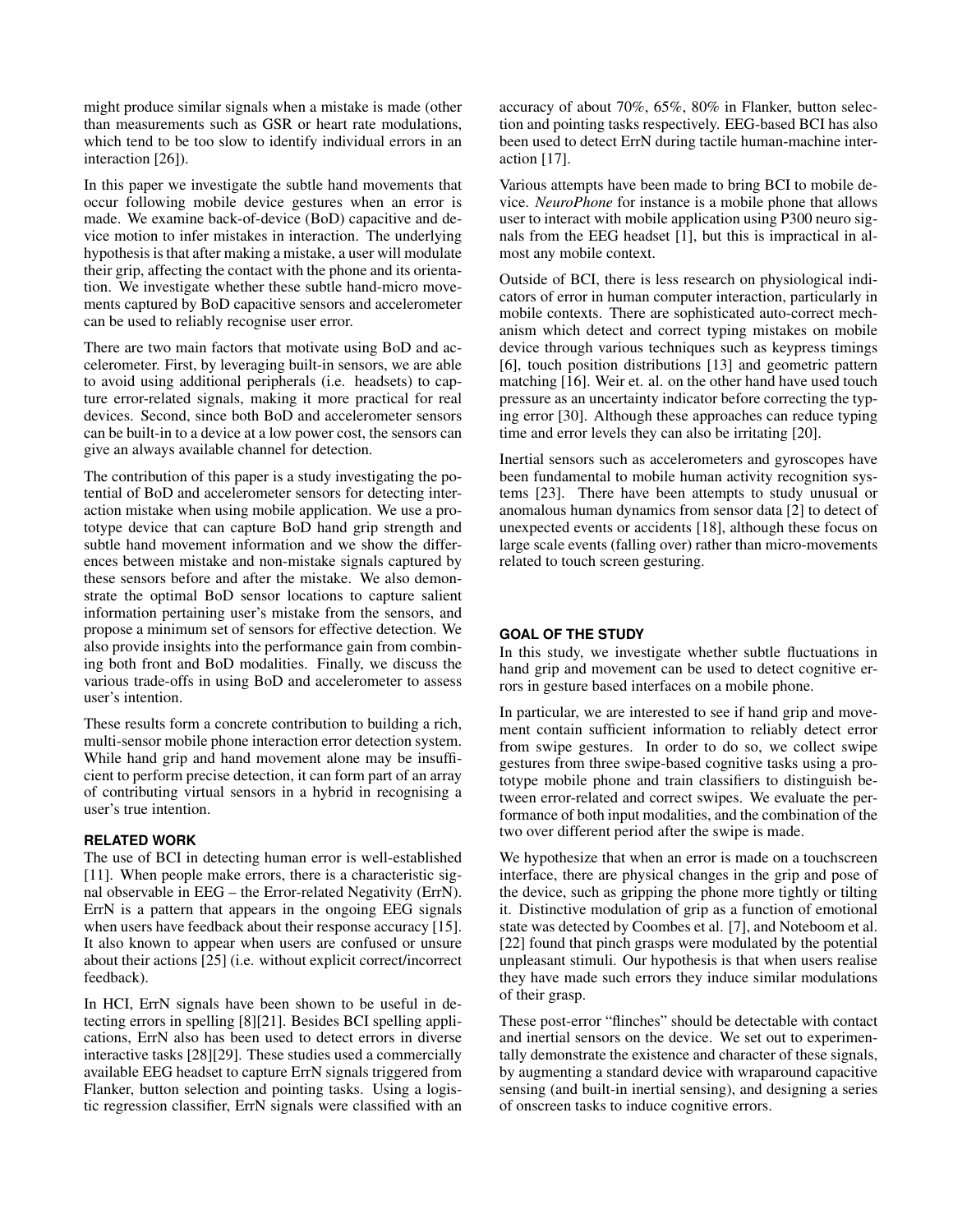We use sensors that can be practically integrated into mobile devices: ultra-thin, lightweight, low-cost and low-power capacitive sensors alongside standard inertial sensors. Thus makes our approach suitable for devices such as tablets and smartphones. We hope that this study can serve as a foundation to sensor-based gestural error detection technique for mobile device.

#### **EXPERIMENTAL SETUP**

### **Hardware prototype**



Figure 1. (a) Overview of the prototype device used in the experiment. The sensor pads are marked in yellow in (b).

Current smartphones do not have grip sensing around the device, so we used a custom BoD capacitive sensor. The prototype was based around a Nokia N9, modified to include around device sensing using a <sup>0</sup>.<sup>1</sup> mm thick flexible PCB, interfaced directly to the phones internal I2C bus with custom electronics. The prototype has 24 capacitive sensors distributed around the back and sides of the device to capture the users hand grip. The total size of this prototype is fractionally larger than the device itself, adding less than 1mm to all dimensions and less than 5g to the weight. In contrast to tactile sensing used in [\[14\]](#page-11-18), we opted for capacitive sensing technology because it is a well proven touch sensing technology which is practically implementable on mobile devices. The prototype was configured to sample data from all 24 sensors at 150Hz, with 16 bit resolution. A Python client application was developed on a PC to coordinate the data acquisition from the prototype.

#### **Cognitive Tests**

To stimulate error-related responses, we designed three experiments that require significant cognitive effort, based on well-established protocols in the psychology literature. The first task was based on the Flanker task[\[9\]](#page-11-19) where the goal is to specify the direction of a central arrow that is bordered by flanking arrows. There were two types of arrows, with each type had two stimuli: congruent stimuli  $\langle \langle \langle \langle \rangle \rangle \rangle$ >>>>>) and the incongruent stimuli (<<><< and >><>>). We also used no-go stimuli ( $\Diamond \Diamond \Diamond \Diamond \Diamond$ ) where no specification of arrow direction is required.

Our second experiment is based on Stroop task[\[27\]](#page-12-5). The stimuli used in this task were texts of colours (i.e. *Blue, Yellow, Green*) where the objective is to determine whether the word matches the colour used by the text. Congruent stimuli are



(a) Flanker (b) Stroop (c) SART Figure 2. Example of incongruent stimulus used in Flanker and congruent stimuli in Stroop and SART tasks. In (a) and (b) the correct swipe direction would be right, whereby in (c) it would be left.

matching colour/word and incongruent stimuli otherwise. For example, the word "blue" written in blue is a congruent stimuli whilst the word "green" written in blue is incongruent. For no-go stimuli we used unrelated words within the context of colour (i.e. *Book, Grin, Back*).

The final task used Sustained Attention to Response Task (SART)[\[24\]](#page-11-20). There were two conditions used in this task: Non-Zero and Specific. In the former, a series of 6 digits is presented containing mostly zeros. The objective is to determine if the series contain a non-zero number. In the Specific condition, a series of 6 digits is presented containing different non-zero digits. Here the goal is to determine if a particular digit appears in the series. In contrast to Flanker and Stroop, there is no no-go stimulus used in SART.

We developed a Python application on the N9 to run the experimental software. Unlike classic computer-based cognitive tests which typically use a physical keyboard or mouse, we adapted the tests to use standard swipe-gestures on the N9 touchscreen. Participants responded to the stimulus by swiping the N9 touchscreen horizontally. We picked swiping over tapping since swiping does not require us to place occluding buttons on the stimulus screen and swiping is a very common task on modern touchscreen devices. We mapped the rightwards swipe for congruent stimuli and left swipe for incongruent stimuli for the SART and Stroop tests. For Flanker, however, the direction of swipe is based on the direction of the central arrow regardless of the stimulus type. Participants were required to withhold their responses (i.e. not touch the screen) when no-go stimuli are presented.

#### **Swipe as a response**

Since our experiments used swipes rather than key presses from dedicated buttons, it is important to clearly define valid swipes. For this purpose, we defined a swipe as a touch stroke with length of at least <sup>30</sup> pixels (3.<sup>04</sup> mm). The direction of the swipe is determined by measuring the angle of the straight line connecting the start and end points of the swipe. Duration of swipes was required to be within 50 − 150ms. The lower limit is to ensure that the swipe was not accidental (click/tap) and the upper limit is to prevent participants from leaving their finger on the touchscreen.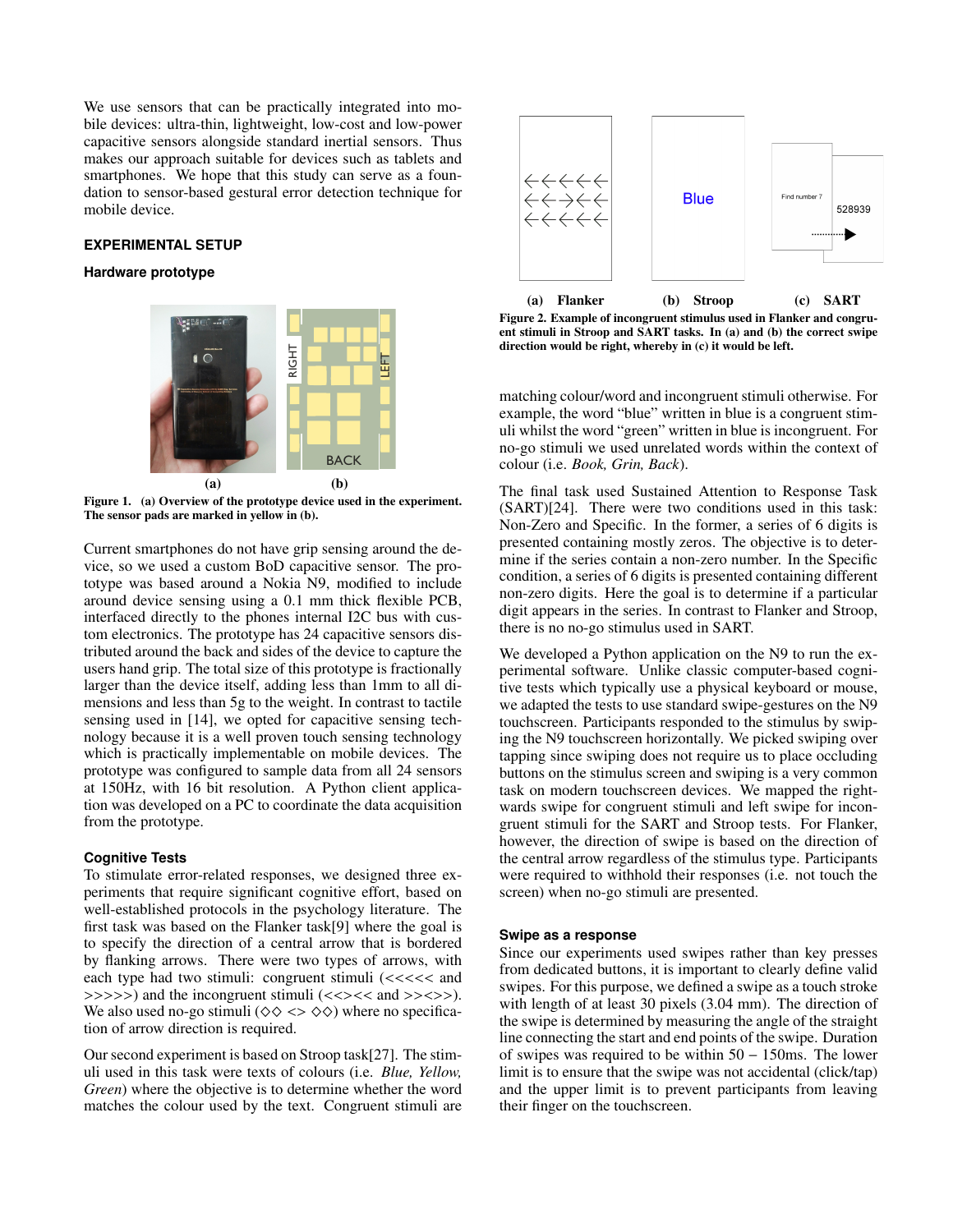#### **Participants and Data Acquisition**

 $N = 20$  participants, 18 right-handed and 2 left-handed were recruited locally. This included 16 males and 4 females, aged between  $25 - 35$  (mean = 29.4, sd = 3.15) each with at least one year of experience in using a smartphone. They performed Flanker, Stroop and SART tests whilst seated in a lab, with the phone in a single handed grip, swiping with the thumb in a portrait orientation. All participants were briefed and given a practice session before the main experiment.

For each touch events, we recorded timestamps, accelerometer and capacitive readings from the back of the device for subsequent offline analysis. Each recording was performed in three sessions, separated by an approximately 5 minute break. This was done by asking participants to put down the phone on the table at the end of every session. This ensures that we are not observing temporary grip patterns, but a range of plausible grips for each user.

Each session consisted of 30 trials (swipe responses), resulting in 90 trials in total for each of the three tasks and a total of 270 trials per participant. Each trial begins with a start screen. Prior to showing the stimulus, a 2000ms waiting time is given to allow participants to prepare themselves. We used a red circle at the centre of the screen that would reduce its radius relative to the waiting time. The stimulus is shown immediately after the waiting time. Participants were required to respond to the stimulus within a designated time. We fixed the response time to 1000ms and reduced/increased the time based on the error rate after the 10th trial. We reduce the time by 100ms if the error rate stays below 25% or increase it by the same amount if the error rate is higher. The minimum and maximum response time were capped at 100ms and 1000ms respectively. This adaptive procedure induces errors at a consistent level across participants of varying skill and performance. A notification of correct or incorrect responses was given immediately at the end of each trial. We used plain black 'Incorrect' and 'Correct' texts on white background as feedback stimuli. This stimuli was shown for 2000ms before returning back to the start screen for next trial.

Overall experiment time ranged between 25 − 43 minutes per participant (mean  $= 33.74$ , sd  $= 5.89$ ). A single Flanker session (30 trials) ranged between  $1.9 - 2.4$  minutes (mean = <sup>2</sup>.14, sd = <sup>0</sup>.12), Stroop between <sup>1</sup>.88−2.<sup>35</sup> minutes (mean = 2.11, sd =  $0.14$ ) and SART between  $2.5 - 2.8$  minutes (mean  $= 2.64$ , sd  $= 0.08$ ).

Table [1](#page-5-0) breaks down the complete set of trials over all participants. On average, performance across the three trials are broadly equivalent with many more correct swipes than incorrect. The number of mistakes per user varies quite dramatically. For the SART test, users have between 0 and 28 errors. Such an imbalance between the two classes poses a challenge to classification, which we discuss later.

#### **ANALYSIS**

#### **Feature extraction**

The prototype produces 24 capacitive and 3 acceleration time series for each swipe action (one time series per sensor). The BoD sensors in our prototype are occasionally affected by noise spikes that we remove by interpolating the gaps with a linear fit. This method is sufficient since all spikes in the signal were short (mean = 4 samples).

For each trial we extract a time segment consisting of 1000ms before and after the feedback (notification to the user of whether or not they have made a mistake). In order to create a fixed length representation from the time series (the sampling rate from the sensors exhibited small variability) sampling rate was down sampled linearly to 100Hz. Thus we are left with an equal length of 200 x 24 BoD and 200 x 3 accelerometer time series vectors (100 samples before and 100 samples after the feedback (notification)). Both BoD and accelerometer signals were smoothed using an *order* − 3 Savitzky-Golay filter with frame size of 5. This applies very mild low-pass filtering.

The time series typically exhibited long term trends (e.g. gradually increasing grip strength across a session). An example is shown in Figure [3.](#page-5-1) To remove this, data was normalised for each trial by subtracting the mean of the values before feedback from the vector (i.e. for each sensor, the values were normalised to that the time series had zero mean for the first 100 values).

In all experiments we compared keeping all of the distinct sensor values as well as using the total magnitude (the square root of the sum of squared values). The total magnitude overcomes the problem of handedness (for both BoD and accelerometer) and gives, for BoD, a value that can be considered a proxy for the grip strength. Comparison of the individual sensors and the total magnitude can therefore help us to decide whether the classification signal is based on grip strength (total magnitude) or also requires grip shape (individual sensors).

#### **Classification**

The primary goal of this study is to measure the extent to which hand grip and hand movement can distinguish swipes that are related to mistakes. This is as a binary classification task where the problem is to determine whether the swipe belongs to either positive (mistake) or negative class (nonmistake/normal). As well as investigating if classification is possible, we are interested in investigating how classification performance varies with the time. To this end, in all experiments we investigate features derived from 6 different time segments. Each segment starts at -100ms (100ms before feedback) but has a different end point (0s, 200ms, 400ms, 600ms, 800ms and 1000ms). In all experiments, the data is split into independent training (70%) and testing (30%) sets. Due to very small incorrect response examples in every session, we randomly partitioned incorrect response data instead of partitioning them by session. To perform classification, we used Support Vector Machine (SVM) and Random Forests (RF) classifiers implemented in Matlab (for SVM we used MAT-LAB's libSVM toolbox [\[3\]](#page-11-21)). The same train/test splits were used for the different classifiers to faciliate paired statistical testing.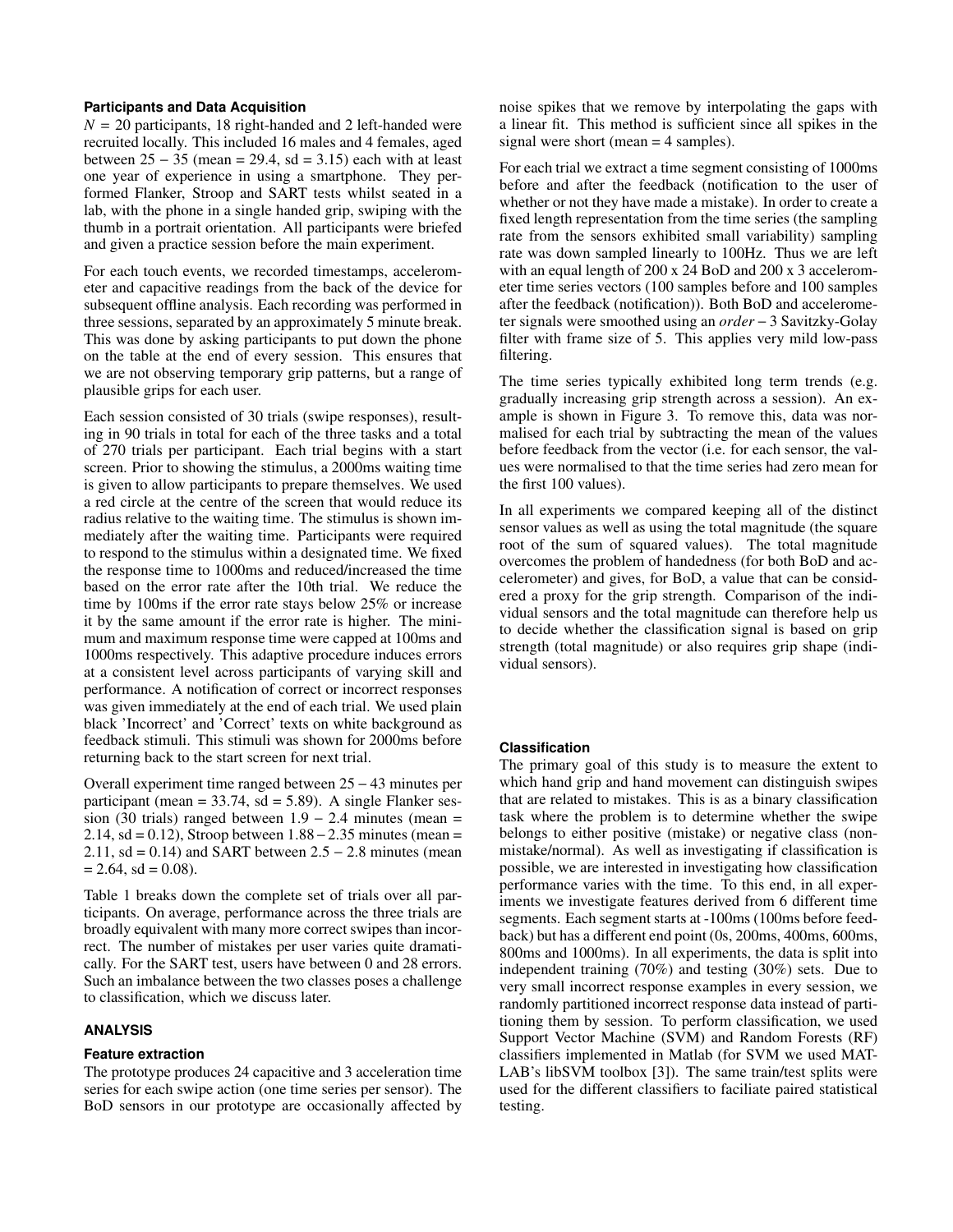|           | Flanker |           |         |      | Stroop |                                  |      |      | <b>SART</b>    |           |         |      |
|-----------|---------|-----------|---------|------|--------|----------------------------------|------|------|----------------|-----------|---------|------|
|           | Correct | Incorrect | Invalid |      |        | Late   Correct Incorrect Invalid |      |      | Late   Correct | Incorrect | Invalid | Late |
| $\bar{x}$ | 49.65   | 5.00      | 4.95    | 3.30 | 37.85  | 10.40                            | 6.85 | 8.45 | 64.05          | 10.95     | 6.80    | 6.75 |
| sd        | 4.60    | 4.63      | 2.33    | 2.68 | 4.51   | 7.88                             | 3.76 | 3.32 | 8.91           | 7.55      | 3.04    | 3.08 |
| min       | 40      |           | 0       |      | 29     |                                  |      |      | 42             | $\theta$  |         |      |
| max       | 57      | 15        |         | 10   | 46     | 26                               | 15   | 14   | 77             | 28        |         |      |

<span id="page-5-0"></span>Table 1. Sample statistics (mean, standard error, min (per user) and max (per user)) of correct, incorrect, invalid and late responses made by participants in the cognitive experiments.



<span id="page-5-1"></span>Figure 3. Example of the BoD total magnitude signal showing four consecutive trials for one participant in the Stroop task. The vertical lines denote the key moments in the trials.

For the RF we used an ensemble of 100 trees, and for the SVM we used Gaussian (RBF) kernels throughout, with the following form:

$$
K(\mathbf{x}_i, \mathbf{x}_j) = \exp\left(-\gamma ||\mathbf{x}_i - \mathbf{x}_j||^2\right), \ \gamma > 0,
$$

where  $x_{nd}$  is the *d*-th feature of the *n*-th swipe object and  $\gamma$  is kernel parameter.

As well as being interested in the relative performance of BoD and accelerometer features, we also investigated combining the data sources (BoD and accelerometer) through kernel combination with the SVM and feature concatenation for the RF. In the kernel combination approach, a weighted sum of the two kernel matrices (BoD and accelerometer) is used, with an additional parameter *a* controlling the influence of each kernel:

## $K = aK_{BoD} + (1 - a)K_{accelerometer}$

where  $0 \le a \le 1$  with 0 representing only the accelerometer kernel and 1 representing only the BoD kernel. This is guaranteed to produce a correct (i.e. symmetric, positive, semidefinite) kernel, *K*. Optimising *a* allows us to measure the relative contribution of each data modality. For a review of multiple kernel learning, see e.g. [\[12\]](#page-11-22).

Prior to training classifiers, features were normalised to have mean zero and standard deviation one. As already mentioned, the data are not balanced across the classes (we have many more correct swipes than error swipes). In the pooled setting (see below), data subsampling was applied only to give equal class distributions. This was done by randomly sampling data points from the negative class (correct swipes) to give the same number as in the positive class (errors). When we train classifiers on data from individual users, we are unable to do this due to the small sizes of the positive class. In these cases, we up-weight the *C* parameter for examples from the positive class by a factor equal to the ratio of points in the negative to positive classes (see e.g. [\[4\]](#page-11-23)).

In our experiments, we quote various different performance measures: Accuracy, AUC, false accept rate (FAR) and false reject rate (FRR). Accuracy is the proportion of swipes classified correctly. AUC is calculated as the area under the ROC curve which describes the true and false positive rates of a classifier at different thresholds. For instance, for a classifier that outputs values between 0 and 1, we can obtain different true and false positive rates by varying the threshold above which we consider a data point to be in class 1. The ROC curve shows performance from all thresholds in one graph. The area under the ROC curve (AUC) quantifies performance from all thresholds into one single value. AUC can be interpreted as the probability that a randomly selected pair of test points (one from each point) will be given outputs in the correct order (i.e. the point in class 1 will have the higher output). Unlike accuracy, AUC is not distorted by imbalanced classes.

For FAR and FRR we consider how the system might be used in practice – users may provide correct or erroneous swipes and it is the job of the system to accept them (i.e. consider them as a correct input) or reject them (perhaps ask the user to enter the input again). The False Accept Rate is therefore the fraction of erroneous swipes (positive class) misclassified as correct swipes (positive class), whilst the False Reject Rate is the fraction correct swipes (negative class) misclassified as incorrect swipes (positive). In other words, a false accept is where an erroneous swipe is mistakenly taken by the system to be a correct input.

In all experiments, our baseline is the performance of a classifier with randomised test data labels (i.e. with no predictive power). This was created by multiple randomisations of the test labels. To produce a single figure for comparison, we quote classification performance for the dataset finishing 200ms after the feedback. To compute statistical significance of results, we use the non-parametric Wilcoxon Signed Rank Test with *<sup>p</sup>*-value threshold of <sup>0</sup>.05. A non-parametric test was used as the upper bound of 1 on all performance measures would potentially make the examples highly non-Gaussian.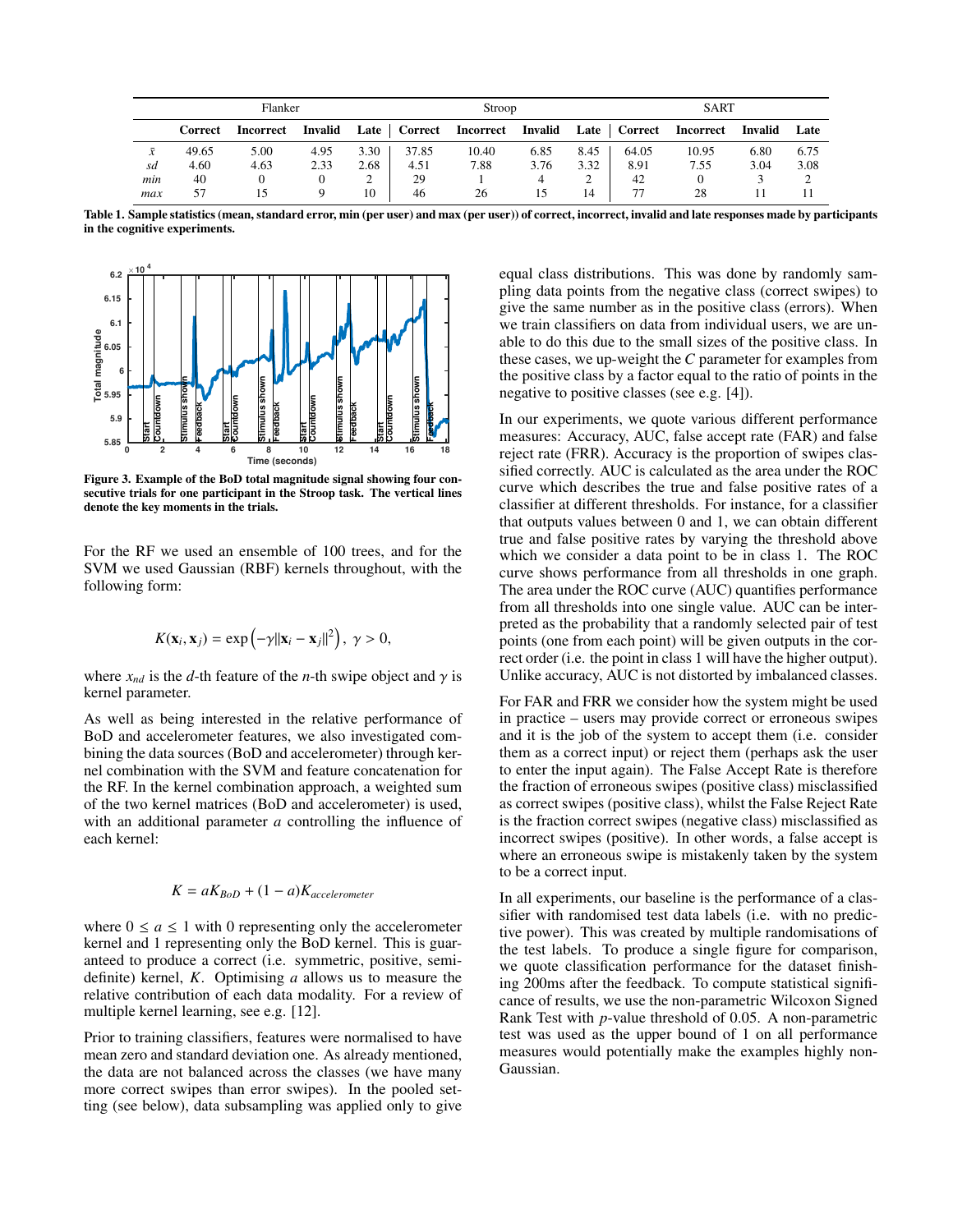For the SVM, the *C* and  $\gamma$  parameters were selected via 3fold cross-validation on the training set using a grid-search and the AUC as the performance metric. When investigating kernel combination, we fixed the  $\gamma$  parameters for each kernel to their optimal individual values and optimised *C* and *a* with an additional 3-fold cross-validation procedure. For the RF, we used 100 estimators to create the ensemble to classify data in both individual and pooled settings. To perform classification on composite data, we simply combine data from both modalities into a single input vector.

### **RESULTS**

### **Preliminary Analysis**

Before performing any classification, we visualised the mean trial time series across all participants. The time series can be seen in Figure [4](#page-7-0) for BoD sensors (top three plots) and accelerometer (bottom three). In all plots, the blue lines show the mean (plus and minus standard error) for all correct swipes and the red for all incorrect swipes. Various interesting features are visible in these plots. Firstly, there appears to be a clear difference in the lines for the Stroop test, suggesting that there are signals that could be classified to detect errors. Secondly, the differences appear to start before feedback (dashed vertical line), suggesting that users know when they have made a mistake. Such changes are not so visible in the other tests (there is a small difference in the accelerometer plot for Flanker but nothing for SART) suggesting that the different tests reveal different physical responses from the participants. Note also that the BoD features for Flanker errors have quite large standard error. This is due to the relatively small number of errors in this test (see Table [1\)](#page-5-0).

### **Experiment 1: Can we classify swipe errors automatically?**

The grand average plots of Figure [4](#page-7-0) suggest that there are systematic variations in the measured grip and pose when errors are made. To determine whether this could be reliably distinguished automatically, we trained classifiers to recognise error swipes.

Our first approach trained user-specific classifiers. The classifiers were trained using both the total magnitude and multisensor features. The results of this experiment are shown in Figure [5.](#page-8-0) This clearly shows that error swipes *can* be classified automatically from the sensors we have, with AUCs well above baseline performance. There is also significant user variation in classification performance, possibly due to the large variance in numbers of errors made by users.

In all cases, observing longer periods of sensor data did not improve classification, and performance 200ms after feedback was comparable with feedback including subsequent time points.

We found that the multi-sensor features (time series of 24 pad values) gave the better performance than total magnitude for the BoD sensors. The RF performed better than the SVM

for Flanker and SART, giving AUC of <sup>0</sup>.<sup>80</sup> and <sup>0</sup>.<sup>70</sup> respectively after 200ms of data. In Stroop however, the performance of RF and SVM is similar, producing classification AUC of about <sup>0</sup>.<sup>65</sup> after 200ms observing BoD data.

For the accelerometer features, total magnitude performed much better than individual axis classification, with mean AUC of <sup>0</sup>.<sup>80</sup> at 200ms in all tests, compared to <sup>0</sup>.<sup>60</sup> at 200ms for individual axes. This may be due to the device being held at slightly different orientations, leading to big offsets in the individual axis data, but having no effect on the total magnitude of the accelerometer vector. The SVM performs better than RF for accelerometer classification, particularly in Stroop and SART tests.

The RF performance is very poor for Stroop and SART accelerometer classification, possibly due to the very small number of swipe error examples available for these tasks.

We required at least 5 training examples of both correct and incorrect responses to train the classifiers. Due to insufficient numbers of error swipe examples, we could not train classifiers for some participants. We used 8 users for Flanker, 15 for Stroop and 18 for SART.

### **Experiment 2: Can we build classifiers that do not require individually trained models?**

Having to train a specific classifier for each potential user is problematic in real-world use: it requires a potential user to explicitly enroll in the system, online training must be performed, and we must know which user is using the device at all times. A universal, user-insensitive model would be much more useful. We set out to determine if all participants share common error-related grip or hand motion patterns.

We constructed classifiers using swipe data sampled randomly from all participants, to determine if a general model can be trained to classify error swipes. Our results are summarised in Figure [6.](#page-8-1) Surprisingly, the general classification model performs much *better* than the individual model, with AUCs of > <sup>0</sup>.<sup>9</sup> for RF classification of BoD features 200ms after feedback. This improvement is likely to be due to the increase in training data available.

Again, we found that the best classification performance for BoD used the multi-sensor features while total magnitude worked best for the accelerometer. We also again found that additional time periods after 200ms did not significantly improve classification performance. For BoD the RF has an  $AUC > 0.90$  at every point of time after the feedback in all tests. This suggests that there is highly discriminative hand grip pattern that happens early during error swipes. For accelerometer, the SVM matches the AUC of RF 100ms before the feedback but drops slightly when more data points is observed by the classifiers particularly at 200ms onwards in Stroop and SART tests. In contrast, the AUC using RF increases when more data point is used to build the classifiers.

### **Experiment 3: Can we improve performance by fusing the accelerometer and BoD sensors?**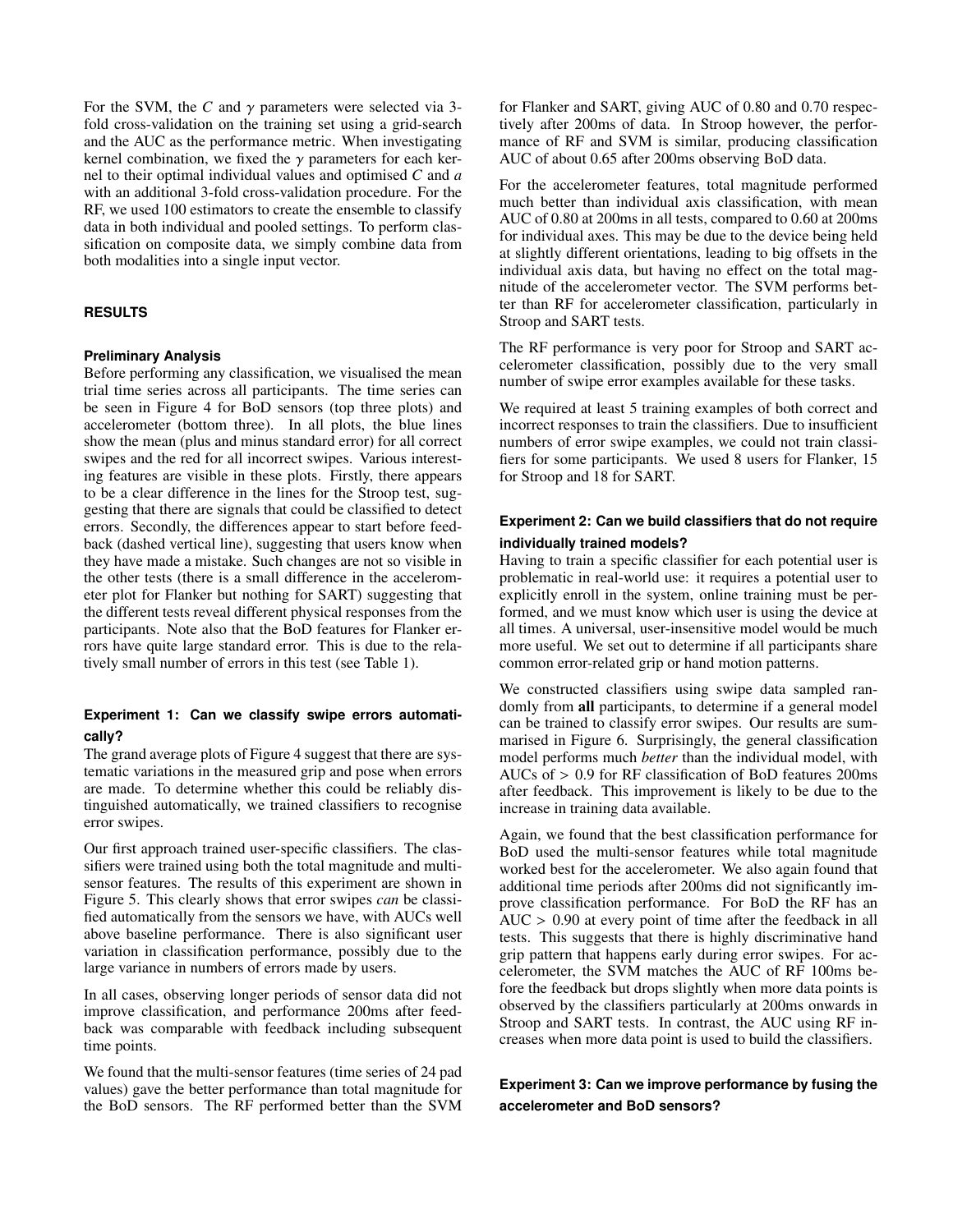

<span id="page-7-0"></span>Figure 4. Mean total magnitude of signals from the 24 BoD capacitive sensors (a, b, c) and 3-axis built-in accelerometer sensor (d, e, f) from all participants. Blue and red solid lines correspond to correct and incorrect responses respectively. The *x* axis is the time before and after the notification moment. The *<sup>y</sup>* axis is total magnitude of the sensors. The blue and red dashed lines are <sup>+</sup>/<sup>−</sup> standard error of the mean total magnitude. The black dashed line is the feedback moment.

Given that we have both the accelerometer and BoD sensors, we wanted to test whether they were providing the same information or if they had independent components; and if there was independent information, could this be used to improve classification performance. We built composite classifiers using the best performing feature of each input modality: multisensor for BoD and total magnitude for accelerometer.

For the SVM, we can use a weighted linear combination of kernels, parameterised by a the kernel weight *a* (0=accelerometer only to 1=BoD only). For the RF we simply concatenate the feature vectors. The relative influence of each input cannot be assessed with this approach.

The results are summarised in Figure [7.](#page-9-0) Composite classifiers give better AUCs than either accelerometer or BoD for both individual and pooled models. The best AUC for individual models uses the SVM classifiers, producing  $AUC > 0.80$  in all tests. For pooled model, the RF classifiers outperform the SVM in all tests, producing AUCs > <sup>0</sup>.<sup>95</sup> for all time periods.

For the SVM model, we found that the best composite kernel weight *a* varied with the task: the Flanker test performed better with a high BoD weighting, while SART and Stroop performed better with a lower BoD weighting. In all cases, optimal *<sup>a</sup>* was neither <sup>0</sup> nor <sup>1</sup>.0, indicating that the classifier found independent information from both sensors.

In order to investigate if the optimal *a* is statistically significant, we ran a Wilcoxon paired signed-rank test between the balanced composite features  $(a = 0.5)$  and the indi-

vidual features for each BoD  $(a = 1.0)$  and accelerometer  $(a = 0)$  features at  $t = 200$ ms following feedback. From the test we found out that there were no significant improvements in all tests for composite features versus accelerometer. However for BoD, the improvement was significant in SART  $(p < 0.01)$  but not in Flanker and Stroop.

For the individual user models, we found statistically significant improvements for SART and Stroop tests for BoD versus composite ( $p < 0.001$  and  $p < 0.001$  respectively). Improvement over accelerometer alone was not statistically signficant for any task with the individual models. For the pooled model we found a statistically significant improvement over accelerometer alone for Flanker and Stroop (*<sup>p</sup>* < <sup>0</sup>.<sup>01</sup> and  $p < 0.05$  respectively).

For the RF model, statistically significant improvements with the composite model were not observed for the individual or pooled models over either BoD or accelerometer.

We also compared performance of the SVM and RF classifiers on the composite features, again with a paired Wilcoxon signed-rank test. For the pooled models, the RF has significantly better AUC for Flanker, Stroop and SART (*<sup>p</sup>* < <sup>0</sup>.05,  $p < 0.01$ ,  $p < 0.01$  respectively). For individual models, the SVM has significantly better AUC for SART ( $p < 0.05$ ), but there is no significant difference for Flanker and Stroop.

Table [2](#page-9-1) shows the overall performance of the classifiers with the composite features. The random forest has better performance overall, and suffers much less from the class imbal-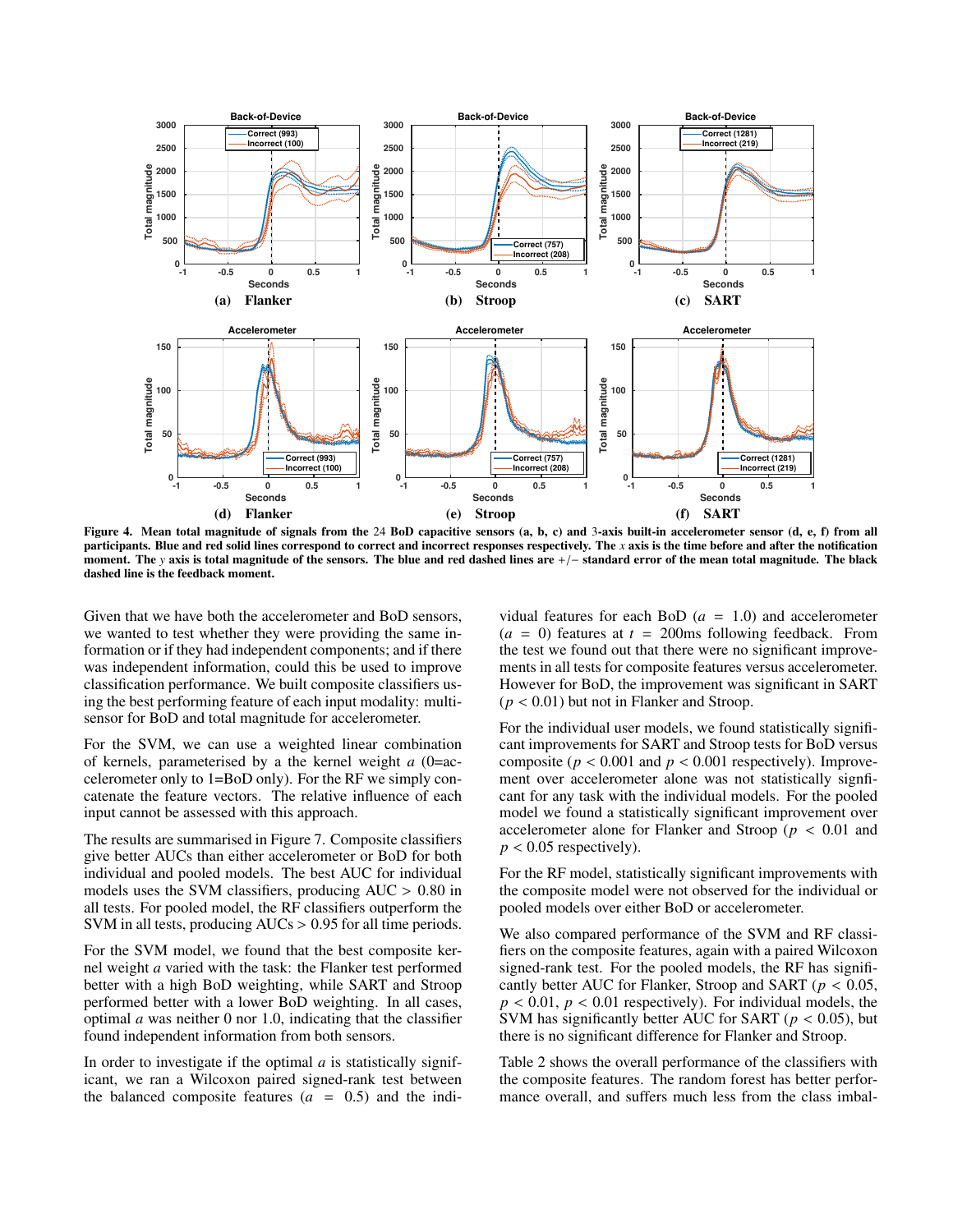

<span id="page-8-0"></span>Figure 5. Classification results using individual model averaged across all participants for BoD (a, b, c) and accelerometer (d, e, f). Solid and dashed lines correspond to AUC (with standard errors) for SVM (green) and random forest (purple) classifiers respectively. Red solid line is the reference baseline.



<span id="page-8-1"></span>Figure 6. Classification results using pooled model for BoD (a, b, c) and accelerometer (d, e, f). Solid and dashed lines correspond to AUC (with standard errors) for SVM and random forest classifiers respectively. Solid red line is the reference AUC baseline.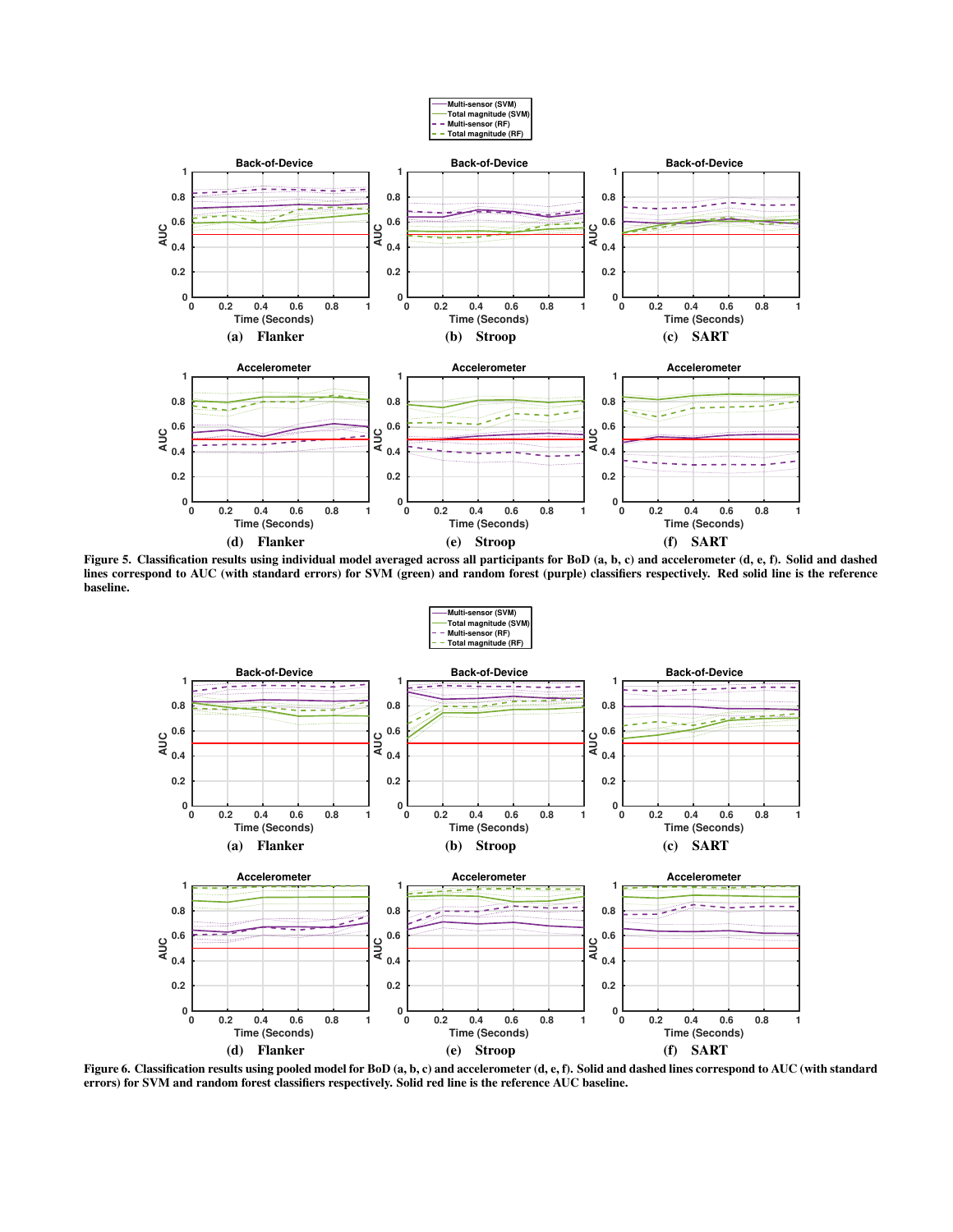

<span id="page-9-0"></span>Figure 7. Classification results using combination of BoD and accelerometer kernels for individual (a, b, c) and pooled (d, e, f) models. Solid green and purple lines correspond to AUC for RF and SVM classifier respectively. Dashed lines are the standard errors. Reference AUC baseline is represented by the solid red lines.

|            | Task                             | Accuracy $(\% )$     | $FAR(\%)$          | $\text{FRR}(\%)$     |
|------------|----------------------------------|----------------------|--------------------|----------------------|
| <b>NAS</b> | Flanker<br>Stroop<br><b>SART</b> | 78.9<br>80.7<br>89.3 | 15.2<br>0.4        | 42.1<br>23.2<br>20.9 |
| RF         | Flanker<br>Stroop<br><b>SART</b> | 95.8<br>91.8<br>89.8 | 5.3<br>8.6<br>10.7 | 3.2<br>7.7<br>9.8    |

<span id="page-9-1"></span>Table 2. The overall performance of the classifiers for the pooled model in terms of accuracy, FAR and FRR at t=200ms with the composite features.

ance problems that cause the SVM to have extremely high FRR rates and very low FAR rates.

#### **DISCUSSION**

#### *Swipe errors can be detected.*

We have shown that  $-$  in our controlled lab setting and specific tasks – swipe errors have a distinctive signature that can be automatically classified. AUCs well above baseline were achieved for individual models (Figure [5\)](#page-8-0) (e.g.  $AUC > 0.8$ using the SVM on accelerometer data for all tasks).

#### *Swipe errors patterns generalise over users*

When we pooled data from multiple users and did not use user-specific models, we were still able to classify swipe errors reliably. In fact, AUC increased from around <sup>0</sup>.<sup>62</sup> <sup>−</sup> <sup>0</sup>.<sup>83</sup> to <sup>0</sup>.91−0.<sup>99</sup> with the pooled model. This suggests that classification performance may be limited by the available dataset size rather than inter-user variability.

#### *Swipe errors are not task-specific*

As shown in Table [3](#page-10-0) training on specific *specific* models and testing on mismatched tasks (e.g. training on Flanker and testing on SART) has very good performance for the accelerometer (AUC <sup>0</sup>.80−0.99) however weaker for the BOD, possibly due to the high dimensional features with relatively small training sets. Training with a multi-task model *significantly improves* test performance over training on just the matching task.

#### *Specific sensors work best with different transforms.*

BoD performance was best with the full 24 sensor time series compared to total magnitude (SVM AUC increased from <sup>0</sup>.<sup>85</sup> to <sup>0</sup>.<sup>95</sup> at 200ms). This suggest that there are relevant changes in the pose of the hand, and not just overall grip strength. The accelerometer, in contrast, had better performance with total magnitude than individual axis features. This may be because of variations in orientation which are removed by the magnitude transform.

#### *Composite features are the best.*

We found the best classification when combining the accelerometer and the BoD sensors, both with simple concatenation of the feature vectors (RF) and with composite kernels (SVM). This suggests that the accelerometer and BoD sensors contribute independent information about the error signal.

# *There is little change in classification performance over time.*

In all of our results, classification performance reached a peak by 200ms after feedback and did not vary significantly after that. Even at feedback time  $(t = 0)$ , before the user has had a chance to react to the feedback we are able to classify the error signal. This suggests the error-related movements happen early, and may anticipate the feedback (users are responding to internal knowledge of the error they have made).

*Random forests generally perform better than the SVM.*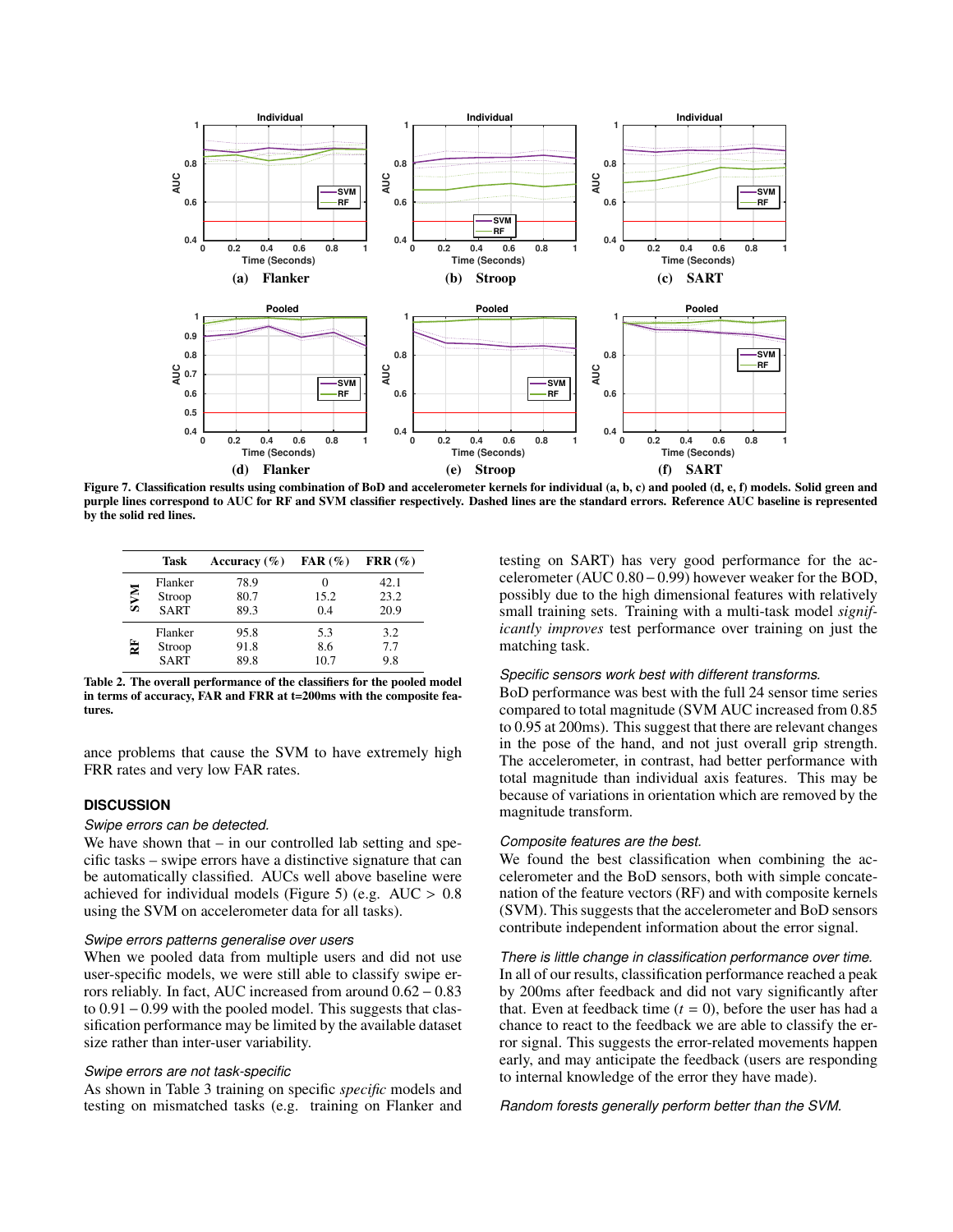|       |                         | <b>Test</b> |                       |      |               |        |             |  |  |
|-------|-------------------------|-------------|-----------------------|------|---------------|--------|-------------|--|--|
|       |                         |             | <b>Back-of-Device</b> |      | Accelerometer |        |             |  |  |
|       |                         | Flanker     | Stroop                | SART | Flanker       | Stroop | <b>SART</b> |  |  |
|       | Flanker                 | 0.95        | 0.57                  | 0.48 | 0.98          | 0.86   | 0.89        |  |  |
|       | Stroop                  | 0.60        | 0.96                  | 0.69 | 0.97          | 0.96   | 0.98        |  |  |
| Train | <b>SART</b>             | 0.49        | 0.68                  | 0.92 | 0.80          | 0.84   | 0.99        |  |  |
|       | Flanker + Stroop + SART | 0.92        | 0.99                  | 0.99 | 0.99          | 0.99   | 0.99        |  |  |

<span id="page-10-0"></span>Table 3. Cross-task classification AUC using RF classifiers constructed using back-of-device (multi-sensor) and accelerometer (total magnitude) features at 200ms after the feedback.

The random forest classifier was more effective for all of the pooled models (although performed very poorly in the individual models where training data was sparse). As can be seen in Table [2](#page-9-1) the SVM did not deal well with the imbalanced classes and led to very high FRR rates. The random forest had better overall performance for the pooled models, and a much more balanced FAR/FRR result.

*Performance was similar for SART, Stroop and Flanker tasks.* We were able to classify errors with a similar accuracy (Table [2\)](#page-9-1) for errors made in SART, Stroop and Flanker tasks, suggesting that the results are indeed capturing a general error signal, and not simply a task-specific anomaly.

#### **FUTURE WORK**

Our study has identified that it is possible to identify errors in cognitive tests using data from either an accelerometer, back of device sensing, or both. This opens many interesting avenues for future investigation and development. Firstly, our data was collected in a very controlled setting using welldefined cognitive tasks. It is an important next step to demonstrate that detection is possible in a more realistic context. For example, it is unclear how user movement would effect predictions derived from the accelerometer, or how the signals would change when a user was less engaged with the task. In addition, we have only studied one type of gesture, and one type of error. It would be particularly interesting to look at whether similar performance is possible within a completely different domain. For example, when entering text, many different error types are possible: physical errors (hitting the wrong key), cognitive errors (spelling a word incorrectly) and system errors (incorrectly auto-correcting a word). It is possible that the signals from the user (if they exist) would be different in these three cases although detecting these different situations would allow us to make smart correction systems.

Our prototype phone has 24 back of device sensors. Our study has suggested that the spatial information encoded in these sensors is useful in detecting errors. It would be useful to be able to extract from such data where the sensors should be best positioned to make error predictions. The distinct differences between grip across users makes this impossible with the current data (we have too few errors per user). Indeed, a preliminary mutual information analysis with our data reveals no clear patterns in the information content of the different sensors. In our studies, we investigated the effect of time on the classification performance. On the whole, we found classification performance to remain fairly constant over time, suggesting that the error information is present very early in the time series. Visual inspection of Figure [4](#page-7-0) suggests that the error signal appears slightly earlier in the accelerometer data than it does in the back of device data. This is worth investigating further, for which a larger dataset is required to ensure sufficient statistical power to identify these changes.

### **CONCLUSION**

We addressed automatic detection of errors (swiping the wrong way) in swipe gesture based interfaces by detecting subtle fluctuations in hand grip and movement. We used BoD capacitive sensors and accelerometer to detect these changes. Three swipe-based cognitive tests based on the classic Flanker, Stroop and and SART tasks were used to induce errors. From the recorded sensor data, we trained classifiers Support Vector Machines and Random Forests which could reliably detect errors shortly after their performance.

Our results show that both BoD capacitive, and accelerometer sensing can be reliably used to detect swipe errors. Our approach can be implemented with standard, cheap hardware, and is viable for standard phones and tablets. As well as detecting errors with per-user trained models, we also show models trained on pooled data perform well, and therefore that user-specific training is not required. Best performance is obtained by combining the accelerometer and BoD data, suggesting each contributes some independent information about the error signal.

Our results suggest that hand grip and hand movement from BoD sensors and accelerometer can be used to reliably and rapidly detect cognitive errors in swipe-based interfaces. While back-of-device sensing is not yet mainstream, some commercial devices (e.g. the Doogee DG800 or the Oppo N1) already provide back-of-device touch sensors that may have sufficient resolution to capture grip modulations. Although our experimental models are specific to the cognitive tests that we used, many mobile tasks have very similar components: a mentally demanding task with simple swipe gestures as input. Our results are both practically relevant in developing forgiving interfaces that can recover from errors gracefully, and suggest that there is much more to be explored in errorrelated micro-movements in touch screen gesture interfaces.

#### **ACKNOWLEDGEMENTS**

Experimental data available at **[http://dx.doi.org/10.](http://dx.doi.org/10.5525/gla.researchdata.247) [5525/gla.researchdata.247](http://dx.doi.org/10.5525/gla.researchdata.247)**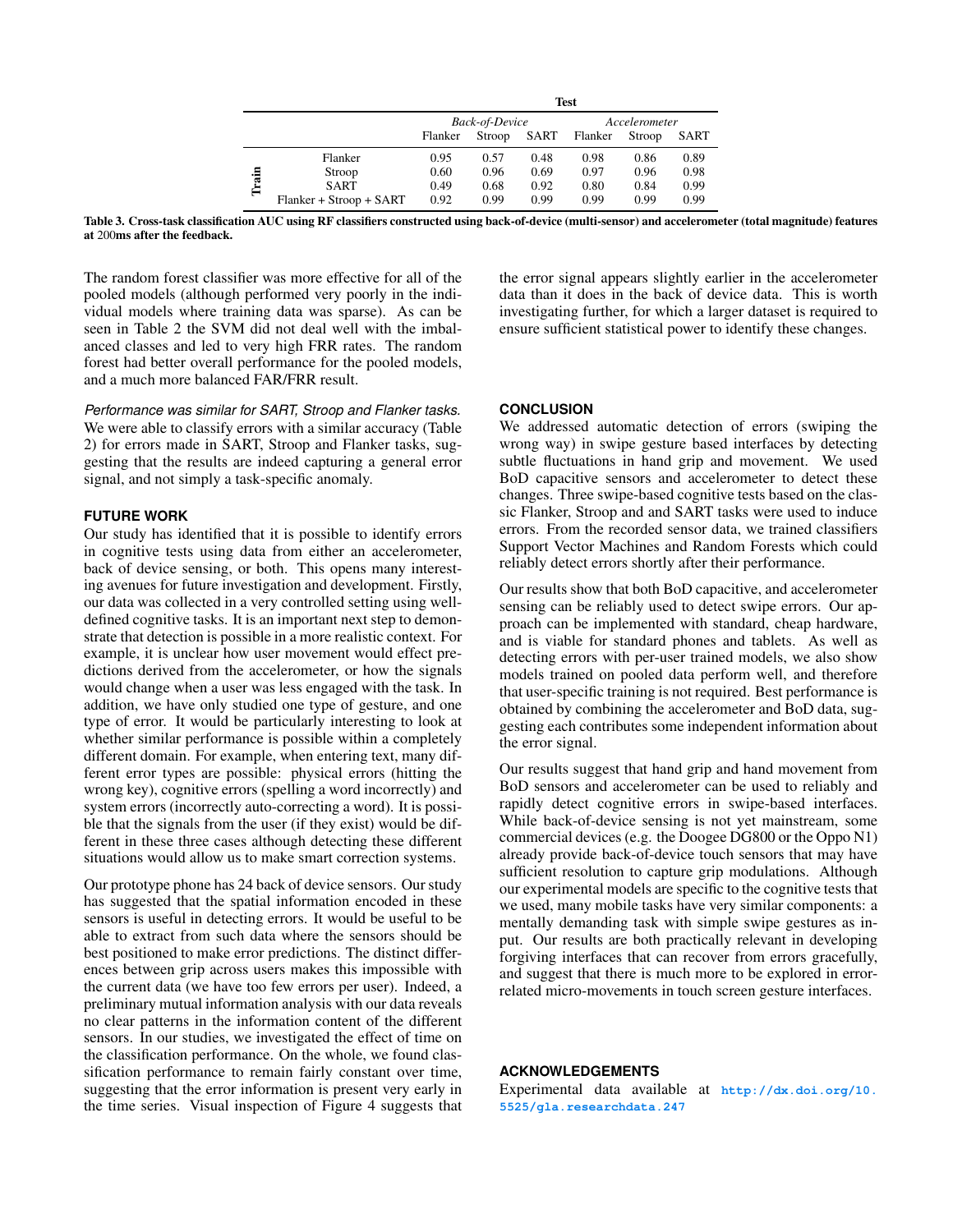### <span id="page-11-8"></span>**REFERENCES**

- 1. Andrew Campbell, Tanzeem Choudhury, Shaohan Hu, Hong Lu, Matthew K Mukerjee, Mashfiqui Rabbi, and Rajeev DS Raizada. 2010. NeuroPhone: brain-mobile phone interface using a wireless EEG headset. In *Proceedings of the second ACM SIGCOMM workshop on Networking, systems, and applications on mobile handhelds*. ACM, 3–8.
- <span id="page-11-14"></span>2. Julin Candia, Marta C Gonzlez, Pu Wang, Timothy Schoenharl, Greg Madey, and Albert-Lszl Barabsi. 2008. Uncovering individual and collective human dynamics from mobile phone records. *Journal of Physics A: Mathematical and Theoretical* 41, 22 (2008), 224015.
- <span id="page-11-21"></span>3. Chih-Chung Chang and Chih-Jen Lin. 2011. LIBSVM: A library for support vector machines. *ACM Transactions on Intelligent Systems and Technology* 2 (2011), 27:1–27:27. Issue 3.
- <span id="page-11-23"></span>4. Chih-Jen Chang, Chih-Chung; Lin. 2011. LIBSVM: A Library for Support Vector Machines. *ACM Trans. Intell. Syst. Technol.* 2, 3, Article 27 (May 2011), 27:1–27:27 pages.
- <span id="page-11-3"></span>5. Ricardo Chavarriaga, Pierre W Ferrez, and Jose del R ´ Millán. 2008. To err is human: Learning from error potentials in brain-computer interfaces. In *Advances in Cognitive Neurodynamics ICCN 2007*. Springer, 777–782.
- <span id="page-11-9"></span>6. James Clawson, Kent Lyons, Alex Rudnick, Robert A Iannucci Jr, and Thad Starner. 2008. Automatic whiteout++: correcting mini-QWERTY typing errors using keypress timing. In *Proceedings of the SIGCHI Conference on Human Factors in Computing Systems*. ACM, 573–582.
- <span id="page-11-16"></span>7. Stephen A Coombes, Kelly M Gamble, James H Cauraugh, and Christopher M Janelle. 2008. Emotional states alter force control during a feedback occluded motor task. *Emotion* 8, 1 (2008), 104.
- <span id="page-11-2"></span>8. Bernardo Dal Seno, Matteo Matteucci, and Luca Mainardi. 2010. Online Detection of P300 and Error Potentials in a BCI Speller. *Intell. Neuroscience* 2010, Article 11 (Jan. 2010), 1 pages.
- <span id="page-11-19"></span>9. Barbara A Eriksen and Charles W Eriksen. 1974. Effects of noise letters upon the identification of a target letter in a nonsearch task. *Perception & psychophysics* 16, 1 (1974), 143–149.
- <span id="page-11-1"></span>10. Pierre W Ferrez and José del R Millán. 2005. You are wrong!-Automatic detection of interaction errors from brain waves. In *International Joint Conference on Artificial Intelligence*, Vol. 19. LAWRENCE ERLBAUM ASSOCIATES LTD, 1413.
- <span id="page-11-4"></span>11. WJ Gehring, MGH Coles, DE Meyer, and E Donchin. 1990. The error-related negativity: an event-related brain potential accompanying errors. *Psychophysiology* 27, 4 (1990), S34.
- <span id="page-11-22"></span>12. Mehmet Gönen and Ethem Alpaydın. 2011. Multiple kernel learning algorithms. *The Journal of Machine Learning Research* 12 (2011), 2211–2268.
- <span id="page-11-10"></span>13. Joshua Goodman, Gina Venolia, Keith Steury, and Chauncey Parker. 2002. Language modeling for soft keyboards. In *Proceedings of the 7th international conference on Intelligent user interfaces*. ACM, 194–195.
- <span id="page-11-18"></span>14. Yuta Higuchi and Takashi Okada. 2014. User Interface Using Natural Gripping FeaturesGrip UI. (2014).
- <span id="page-11-5"></span>15. Clay B Holroyd and Michael GH Coles. 2002. The neural basis of human error processing: reinforcement learning, dopamine, and the error-related negativity. *Psychological review* 109, 4 (2002), 679.
- <span id="page-11-11"></span>16. Per-Ola Kristensson and Shumin Zhai. 2005. Relaxing stylus typing precision by geometric pattern matching. In *Proceedings of the 10th international conference on Intelligent user interfaces*. ACM, 151–158.
- <span id="page-11-7"></span>17. M. Lehne, K. Ihme, A.-M. Brouwer, J. van Erp, and T.O. Zander. 2009. Error-related EEG patterns during tactile human-machine interaction. In *Affective Computing and Intelligent Interaction and Workshops, 2009. ACII 2009. 3rd International Conference on*. 1–9.
- <span id="page-11-15"></span>18. Qiang Li, John Stankovic, Mark Hanson, Adam T Barth, John Lach, Gang Zhou, and others. 2009. Accurate, fast fall detection using gyroscopes and accelerometer-derived posture information. In *Wearable and Implantable Body Sensor Networks, 2009. BSN 2009. Sixth International Workshop on*. IEEE, 138–143.
- <span id="page-11-0"></span>19. I Scott MacKenzie. 2012. *Human-computer interaction: An empirical research perspective*. Newnes.
- <span id="page-11-12"></span>20. Jillian Madison. 2012. *Damn you, autocorrect!* Random House.
- <span id="page-11-6"></span>21. Perrin Margaux, Maby Emmanuel, Daligault Sebastien, ´ Bertrand Olivier, and Mattout Jérémie. 2012. Objective and subjective evaluation of online error correction during P300-based spelling. *Advances in Human-Computer Interaction* 2012 (2012), 4.
- <span id="page-11-17"></span>22. J Timothy Noteboom, Kerry R Barnholt, and Roger M Enoka. 2001. Activation of the arousal response and impairment of performance increase with anxiety and stressor intensity. *Journal of applied physiology* 91, 5 (2001), 2093–2101.
- <span id="page-11-13"></span>23. Nishkam Ravi, Nikhil Dandekar, Preetham Mysore, and Michael L Littman. 2005. Activity recognition from accelerometer data. In *AAAI*, Vol. 5. 1541–1546.
- <span id="page-11-20"></span>24. Ian H Robertson, Tom Manly, Jackie Andrade, Bart T Baddeley, and Jenny Yiend. 1997. Oops!': performance correlates of everyday attentional failures in traumatic brain injured and normal subjects. *Neuropsychologia* 35, 6 (1997), 747–758.